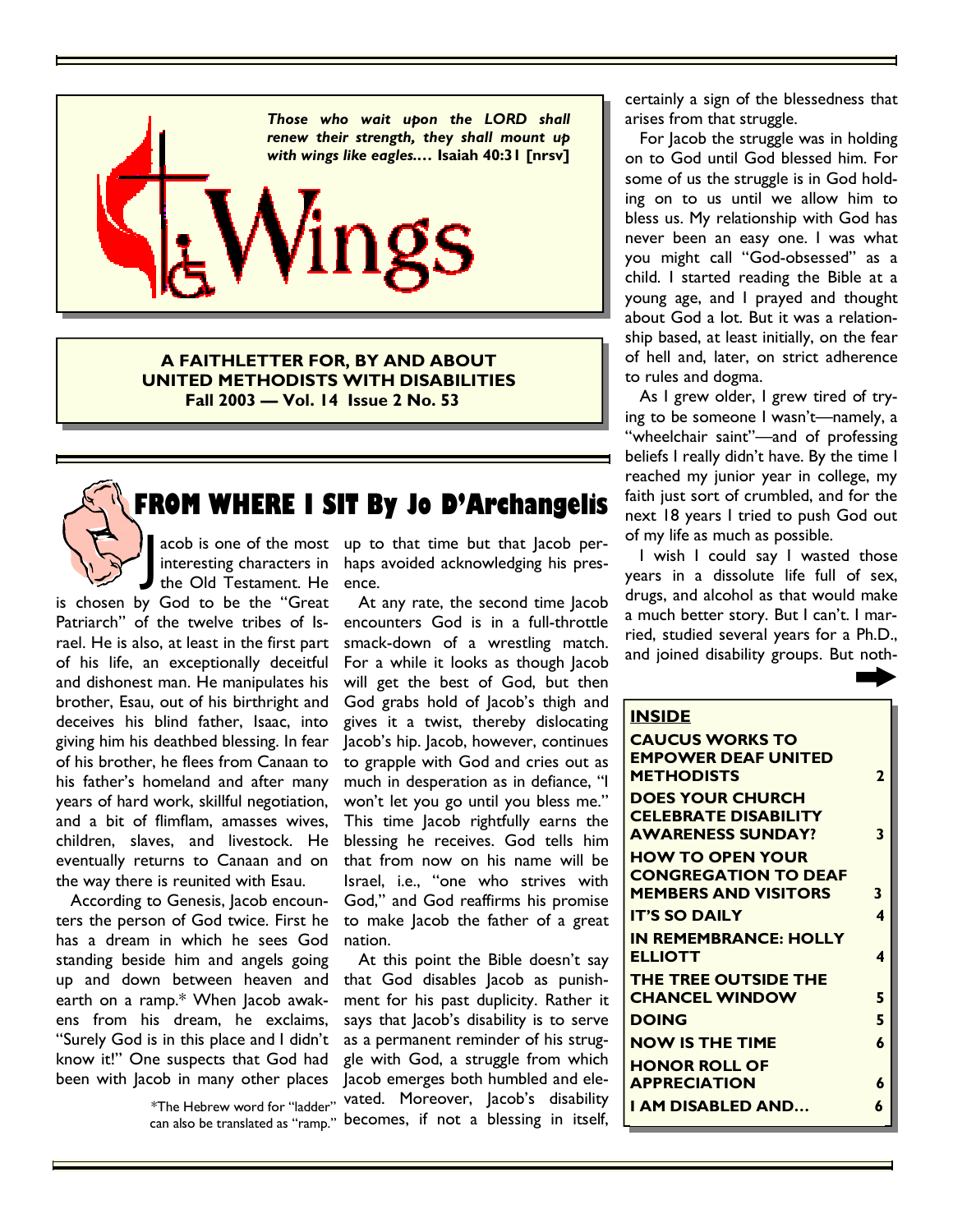**Wings Fall 2003 Page 2** 

#### *(FROM WHERE I SIT cont. from page 1)*

ing brought much meaning or fulfillment to my life. My marriage eventually petered out, I didn't complete the Ph.D., and I dropped out of the disability groups.

 Then one day—I don't know exactly why—I opened the Bible and started reading it again. Another day I started praying to God again. And yet another day I started to attend church again.

 After that my life gradually attained a richness and meaning it hadn't had before. I have been blessed over the past several years by being able to participate in church activities and disability retreats, to come into contact with other believers with disabilities, and to serve God and my church by doing something I love: putting together this newsletter.

 I also wish I could say that during this time my faith in God has been unwaveringly sure and secure. But I can't. It seems I have been struggling with God all my life—intellectually, emotionally, and spiritually—and even now I continue to struggle with him, perhaps even more so now than when I was younger.

 Yet even at those times when doubts assail me and the silence of God seems most overwhelming, I like to think that he stands beside me—at the foot of a ramp ascending into heaven no less—waiting patiently for me to be aware of his presence. Whatever my physical or mental or spiritual condition, I know at the center of my soul that God holds me fast and refuses to let me go until he blesses me.



**A** non-official, non-profit quarterly newsletter published for, by and about United Methodist adults with disabling conditions

**Founder/Editor Computer Layout Graphic Design** Jo D'Archangelis

**Correspondence** Send all correspondence — including feedback, original writings, items from other sources, and changes of address — to Jo D'Archangelis, Editor, at **Mailing Address** 592 West Ammunition Road, Apt. 1 Fallbrook, CA 92028 **Telephone/Fax** [760] 723-2668 (please call before faxing) **E-Mail** jodarlis@aol.com

**E-Wings** Two e-mail versions of *Wings* are available for those with vision impairments and computer "reading" devices, those who have difficulty handling paper and print pages, those who live outside the USA, and those who just prefer computer viewing: (1.) A strictly e-mail version in unformatted text without graphics, and (2.) A formatted version with color graphics available to those able to open attached files in MSPublisher 2000 format. E-mail Jo D'Archangelis at jodarlis@aol.com to request either, or both, of these versions.

**Wings Online** Beginning with the Fall 2002 issue, issues of *Wings* in their entirety may be accessed at www.cal-pac-ccdm.org/. Selected articles from back issues of *Wings* 1995- 98 may be accessed at www.mariposa-ministry.org.

**Donations** Most of the funding for *Wings'* publication and mailing comes from reader donations. There are no subscription fees. If you think *Wings* is worth it, please make a check or money order payable to the "Fallbrook United Methodist Church" (or "FUMC") and mark it "Wings Newsletter." Mail it to the church address below.

| <b>Basic Angel</b>   | $$6 - $14$    | <b>Major Angel</b> | \$15-\$24 |  |
|----------------------|---------------|--------------------|-----------|--|
| <b>Super Angel</b>   | \$25-\$49     | <b>Mega Angel</b>  | \$50-\$99 |  |
| <b>Awesome Angel</b> | \$100 or more |                    |           |  |

**Church Address** Fallbrook United Methodist Church 1844 Winterhaven Road Fallbrook, CA 92028 **Church Telephone** [760] 728-1472 **Church Fax** [760] 728-7433 **Church E-Mail** FUMC1887@tfb.com

# **CAUCUS WORKS TO EMPOWER DEAF UNITED METHODISTS By Bill Fentum**

**B** reaking the sound barrier" between United Methodists with hearing loss and the rest of the denomination has stayed the between United Methodists with hearing loss and the rest goal of the United Methodist Congress of the Deaf since its formation in 1978. But for every advance the caucus makes, another road block appears.

 The latest hurdle is gaining representation and assistance at General Conference, said the Rev. Peggy A. Johnson, who attended a biennial UMCD meeting at Lovers Lane United Methodist Church in Dallas [this past August]. Ms. Johnson, a hearing pastor at Baltimore's Christ United Methodist Church of the Deaf, said she thought the problem was solved at General Conference in 2000 when an 11thhour resolution called for signlanguage interpretation at all future sessions. But then she learned such bills are worthless without first being approved by the General Council on Finance and Administration.

 "You have to put in a budget, because if you don't, it's not going to go anywhere," said Gary Bowen, GCFA associate secretary and business manager for the General Conference. "Nobody I know has any kind of open checkbook. We have to serve the delegates so they can make the most informed decisions for the church, and it does not look like we're going to have any primary delegates who are deaf at next year's General Conference in Pittsburgh."

 But Mr. Bowen added he will confer with Ms. Johnson on interpretation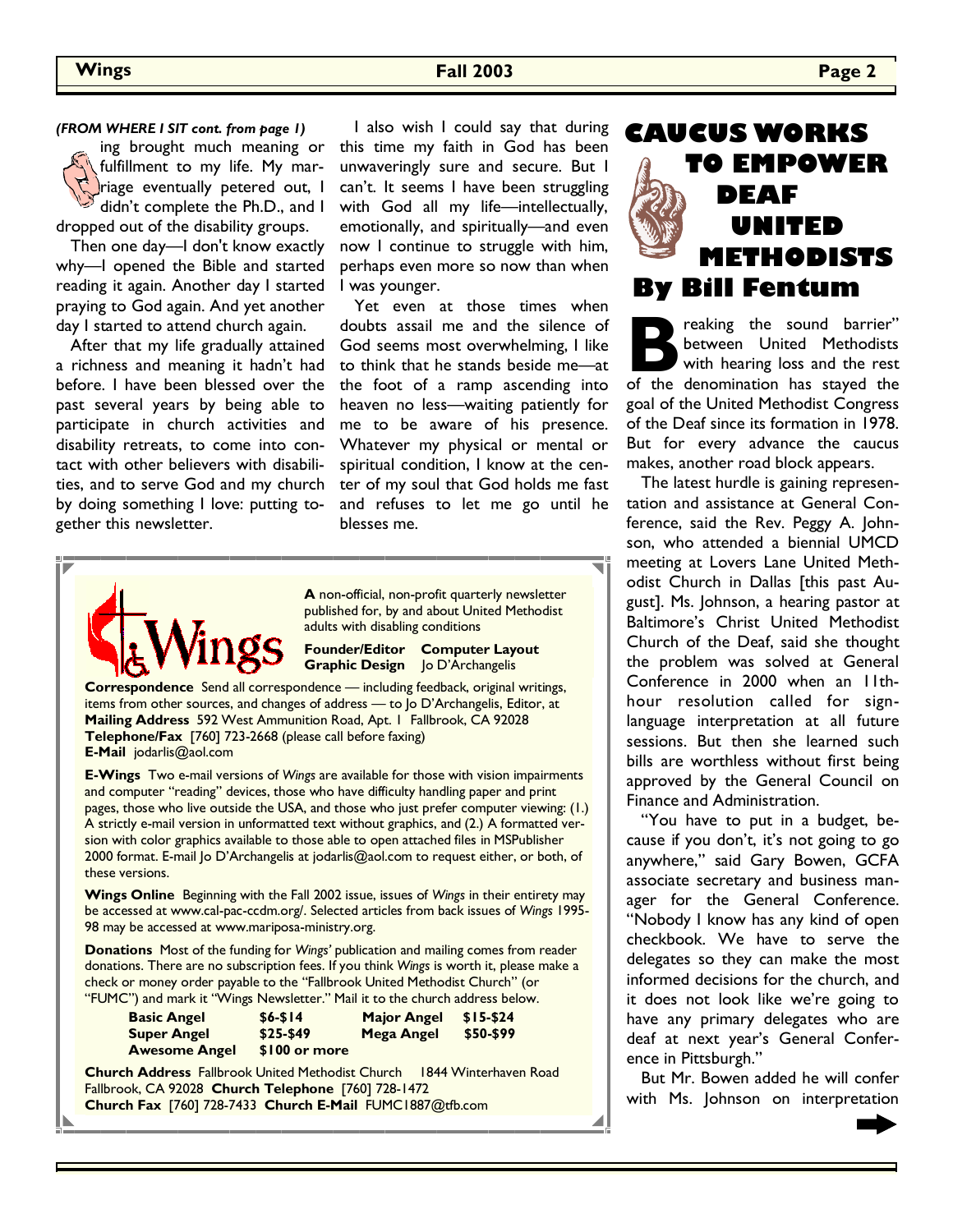#### *(CAUCUS WORKS continued from page 2)* pen?" and the control of the chi-

options for hard-of-hearing dele-**R** gates and deaf visitors. "We'll be looking at various scenarios, including closed-captioning on big-

screen television, and possibly adding interpretation to the streaming webcasts transmitted by United Methodist Communications," he said.

 Ms. Johnson said one deaf delegate was elected in June from the Baltimore -Washington Annual Conference, but only as a fourth alternate. "That means this gentleman will have almost no chance to serve in any real, legislative action," she said. "I don't know if it's even worth bothering. Why do we bother going, when everything's always sewed up ahead of time? Deaf United Methodists feel like second-class citizens, like they're generally unempowered in our denomination to have a voice or a vote. If we're as inclusive as we say we are, why do we let this hap-

## **Does Your Church Celebrate Disability Awareness Sunday?**

Disability Awareness Sunday...shall be observed on a date to be determined by the annual conference. Disability Awareness Sunday calls the Church to celebrate the gifts and graces of persons with disabilities and calls the Church and society to full inclusion of persons with disabilities in the community. If the annual conference so directs, an offering may be received and the funds used by the annual conference to promote the work of creating architectural and attitudinal accessibility in local churches....

> *The Book of Discipline of the United Methodist Church (2000)***, §265(4)**

pen?"

 Christ UMC member Ken Schroeder, the only deaf delegate elected for the 2000 meeting in Cleveland, lamented the situation in an e-mail to

"Deaf United Methodists feel like secondclass citizens, like they're generally unempowered in our denomination to have a voice or a vote."

> the *Review*: "The resolution in 2000 was passed to give us equal access to General Conference so we can observe and participate as any other United Methodist can. Now it seems this will only happen if there is a deaf delegate. What will our denomination's response be to this? Will we be once again excluded from the life of the church?"

 This struggle for a voice in the Methodist tradition has a 109-yearold history, beginning in 1894 when Philip J. Hasenstab, the first deaf clergyman in the Methodist Episcopal cago….

 After more than a century, the Baltimore-Washington and Illinois Great Rivers conferences remain the de-

> nomination's only strongholds for deaf ministry, and economic decline has led to cuts in services that once thrived in other regions, Ms. Johnson

said. "Very few of our conferences have intentional leadership development," she said. "It's one thing for someone like myself to be empowered for co-ministry with both deaf and hearing church members. But deaf United Methodists never get to be elected as board chairs. Our denomination needs to make that jump where we say, 'We want them to be empowered for ministry in the church.'"

> **From** *United Methodist Review* **(Aug. 29, 2003). Bill Fentum is Associate Editor of the**  *United Methodist Review***.**

> > A COOLAR COOLAR COOLAR COOLAR COOLAR

## **How To Open Your Congregation To Deaf Members and Visitors**

 $\vee$  Install assistive-listening systems that deliver sounds with minimal distortion from microphones to those who are hard-of-hearing.

 $\vee$  Hire qualified sign-language interpreters for worship services, meetings, classes, and fellowship activities.

Use visual arts—such as maps, slides, banners, and liturgical dance— as often as possible.

◆ Have a hearing note-taker available at church meetings to record deliberations and voting for those who are hearing-impaired.

 $\blacktriangleright$  Have a closed-captioning decoder or a television manufactured after July 1, 1993, with a closed-captioning decoder mandated by the ADA for showing videos to the congregation.

 $\vee$  Install text telephones in offices that convert phone signals to visible print.

Offer sign-language classes for hearing members, or encourage them to carry a pad and pen to communicate with deaf members and visitors.

**Adapted from** *United Methodist Review* **(Aug. 29, 2003).**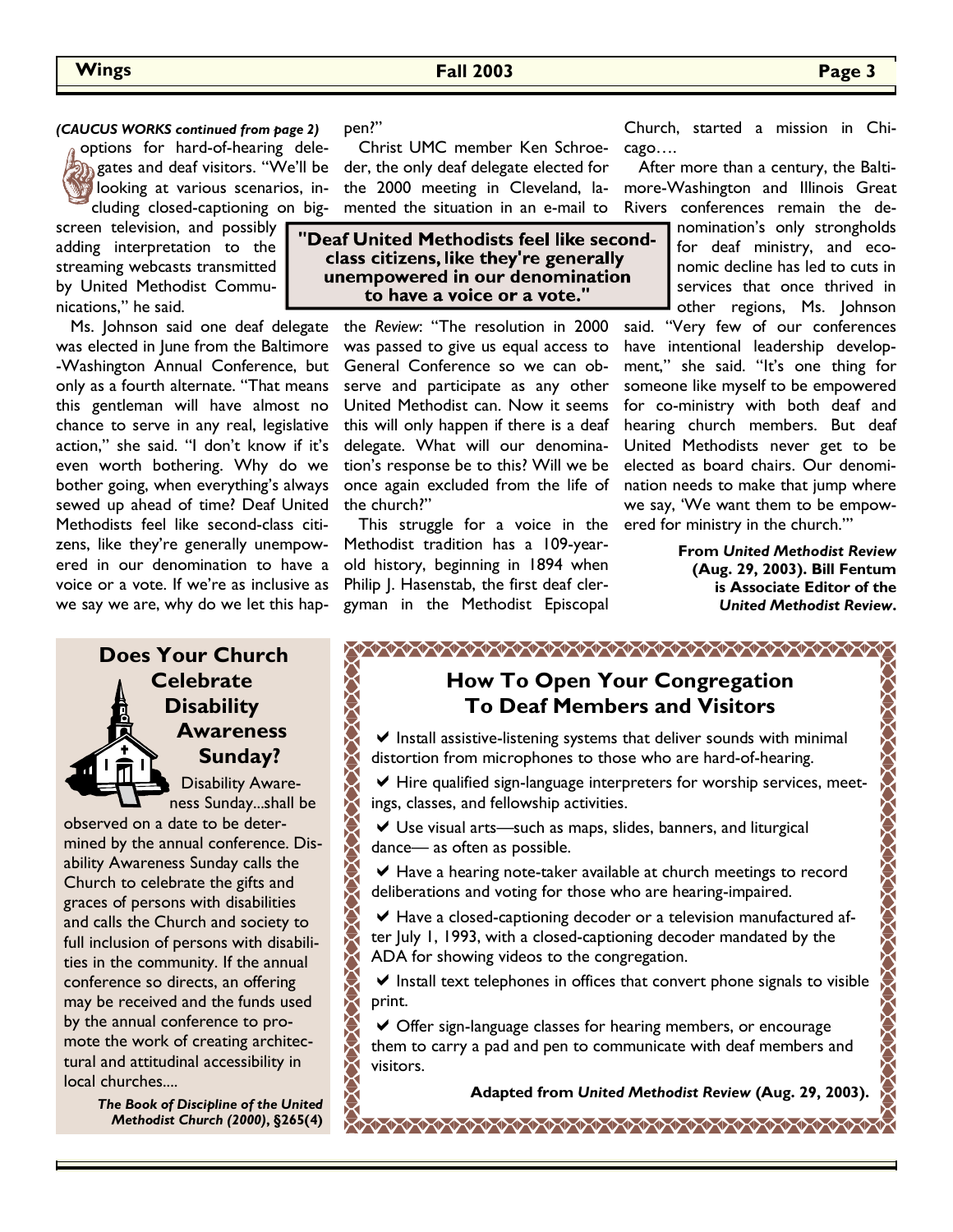# **IT'S SO DAILY By Hendrik [Henk] G. Wapstra**

friend of mine and I were discussing some of the problems connected with our disabilities, and she summed it up by saying, "The main problem with a physical handicap is that *it*'s so *daily!*" I couldn't have agreed with with our disabilities, and she summed it up by saying, "The main problem with a physical handicap is that *it's so daily*!" I couldn't have agreed with her more.

 The daily struggle with difficulty is different from the discomfort of a cold or the pain of recovering from surgery or a broken leg. Health problems like these are usually cured  $\bullet$ , with the passing of time.

tions, the daily struggle  $\|\|$   $\|$  is still there.



Not so with physical  $\mathbf N$  disability. We wake up every morning with the same set of  $\mathbb{Z}$  circumstances. Even when we have learned to live with the disability and adjusted to the limita-

Yesterday my alarm  $\sqrt{|\cdot|+|+|}$  clock awakened me from a dream, and for an instant I planned  $\frac{1}{2}$  for fling back the covers, swing my feet over the side, and hop out of bed. But I haven't done that for 30 years!

 I quickly remembered my present system. The process I use now is similar to a work project. I have a series of 55 moves (I counted them!) which have to be done, but each move is necessary, and I must concentrate throughout the whole procedure in order to get into a sitting position and then maneuver from the bed into my wheelchair. Seven minutes is my best time.

I am very grateful I can do it by myself. But *it's so daily*!

## **In Remembrance: Holly Elliott**

**H** olly Elliott first earned a degree in music from UCLA (she later said that no one could tell her as a deaf person what she couldn't do!). She then married, raised three children, and at the age of 50 returned to school to earn an MS in rehabilitation counseling, becoming possibly the first professionally-trained deaf counselor-therapist in the United States.

 As President of the United Methodist Congress of the Deaf, Elliott was instrumental in persuading the 1992 General Conference to form a committee on developing deaf ministries—now known as the National Committee on Ministries with Deaf, Late-Deafened, Hard of Hearing, and Deaf-Blind People.

 Up until her death at the age of 82, Elliott was editing manuscripts on the theology of enablement. She will be remembered within the deaf community, the Church, and society at large for her efforts in helping us all to recognize and break the "sound barrier" to full inclusion of those who are hearing-impaired.

> **Based upon "In Memory of Holly Elliott,"** *Signs of Change: The UMCD Newsletter* **(Spring 2003)**

 Occasionally I feed a friend of mine who has cerebral palsy. While helping her I have often thought, "I'll bet she would love the chance to eat dinner by herself." Every meal, everyday, she eats according to someone else's routine or taste—meat, potatoes, vegetable, salad. Maybe she'd like to eat all her potatoes at once for a change!

 She never complains, but it must be frustrating. *It's so daily*!

 Another handicapped friend once said to me, "If only I could take care of myself in the bathroom. I would feel so much better about myself. I get so tired of having to have someone around to help me all the time."

 Others would be so happy to be able to dress themselves or comb their own hair or brush their own teeth. In some instances these tasks can be done, but it takes them four or five times longer than the ordinary person. And *it's so daily*!

 But these same daily struggles have their own rewards for the ones who trust in God for their daily strength. God has promised, *"As thy days, so shall thy strength be"* (Deut. 33:25 [KJV]).

 We who are handicapped have more opportunities than most people to test the strength and sufficiency of God, because we must draw from him daily. We can depend on his promise, *"My grace is sufficient for thee; my strength is made perfect in weakness"* (2 Cor. 12: 9  $[K|V]$ ).

 Each morning as I maneuver myself out of bed, I am reminded of the eleven years when I could not get out of bed without someone's help. Then I met a new therapist, and she worked out "my system." I thank God daily for having sent her my way.

 Every day I am amazed by his goodness toward me, allowing me to live a full and happy life despite its limitations.

> **From Bridge Ministries (Seattle Area) website, 1995**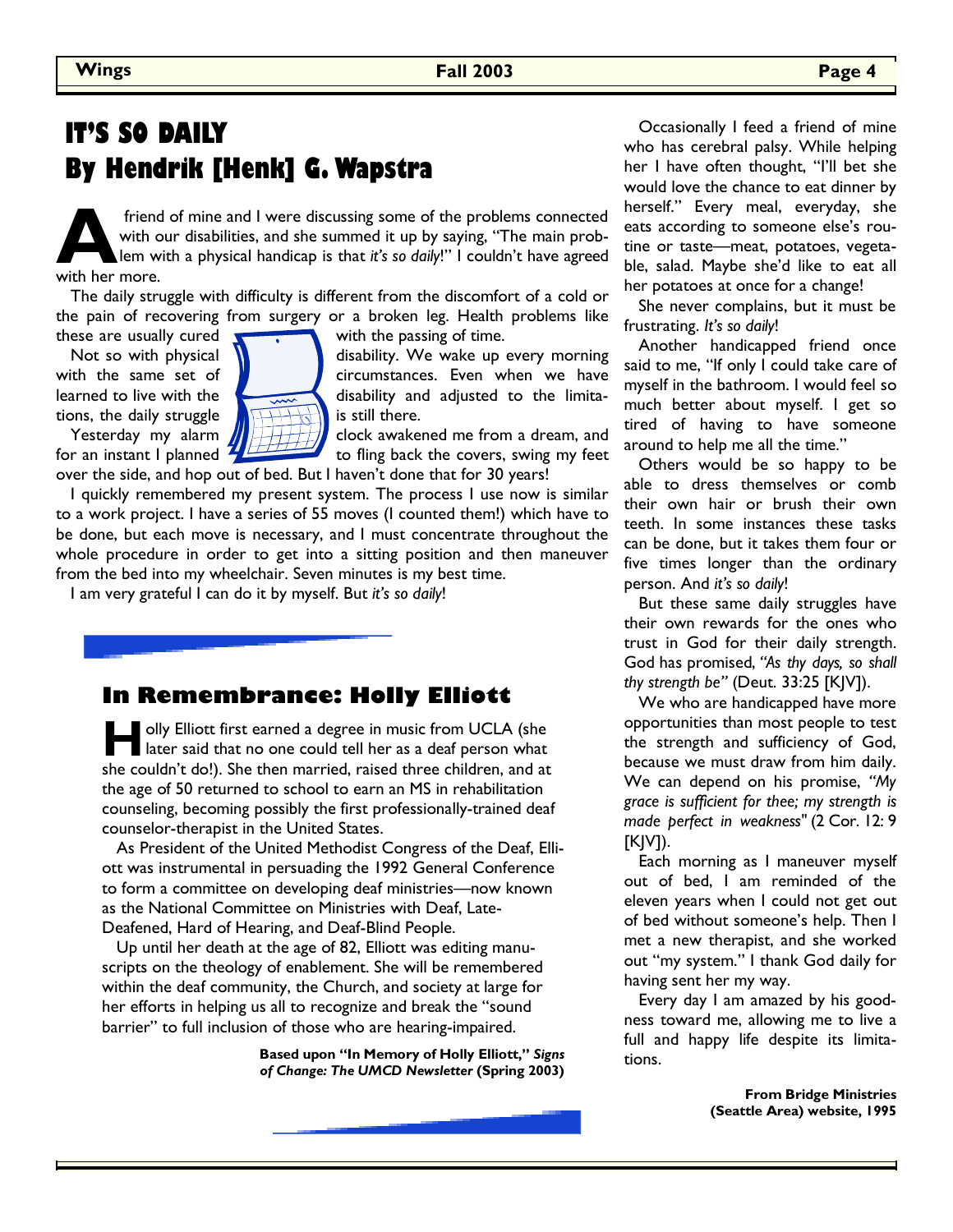

# **THE TREE OUTSIDE THE CHANCEL WINDOW By Jack Strout**

 *Rev. John (Jack) Strout contracted polio at a young age and was known later in life as a "polio survivor." Ordained a United Methodist minister, he pastored churches in the Northeast Ohio Conference and later served as Minister of Education in California-Pacific Conference churches. Jack died in June 2003 at the age of 80, but he was more than just a "survivor." He inspired all of us to move above and beyond whatever circumstances we found ourselves in just as he himself did. Below is one of Jack's essays we first reprinted in the Fall 1999 issue of Wings. —Editor—*

**THERE WAS A large evergreen**<br>tree among the shrubs and<br>bushes just outside and a bit<br>to the right as you looked out the tree among the shrubs and bushes just outside and a bit chancel window behind the altar of the Claremont [Calif.] United Methodist Church. Sometimes during worship services as I observed it, I thought, "What an ugly tree!"

 It *was* misshapen, its branches of varying, not tapering, lengths, irregularly spaced with conspicuous gaps and protruding at different angles. It was far from the ideal balanced and tapering Christmas tree, yet that was what it once was—a Christmas tree.

 It was in the early eighties that our then associate pastor arranged for the securing and later planting of the tree. Boy Scouts did both jobs. First, using a borrowed truck, theywent to the Chino area where they selected the tree, dug it up, roots and all, placed it in a tub, and brought it to the church patio where, once decorated, it served as the Christmas tree for our first Alternate Christmas. In other years it served as our "Mitten Tree." On Sundays prior to Christmas, children and others brought mittens which they hung up on the tree to be donated to one of our missions.

 Eventually the tree, five or six feet tall, outgrew its tub, and the Scouts transplanted it to its outside location. That was no mean feat considering the size of the hole that had to be dug and the quantity of rocks that had to be removed.

 I remember noting from the beginning how oddly and irregularly this tree was shaped. One could well imagine why this was so. It must have grown originally where other trees and foliage crowded it, denying it adequate space and light so that it reached out wherever it could to secure these necessities.

 While it grew into a large and imposing tree, it still retained its odd shape. Yet it stood there among the abundant, living greenery that enhanced our worship as our altar's *re-* *redos*—a living backdrop to the altar.

 That tree bore a striking resemblance in various ways to all of us. Everyone at numerous points in life has experienced deprivation or conflict of some sort and has reached out to compensate, often resulting in physical or personality "irregularities" that become a part of our characters.

 Paralysis in all extremities has had profound effects upon my body and upon my spirit and personality as well. Others have had various "negative" family, educational, social, spiritual, as well as physical experiences which have affected their personalities as they sought to deal with them or overcome them.

 But all of us, no matter how we "look," are privileged to stand in God's garden—just like that "ugly" tree offering our testimony of praise and thanksgiving at God's altar.

**Originally adapted from** *Beneath the Rainbow***, a publication of the United Methodist Church of Claremont, Calif.**

| DOING                                                                                                                                                                                                                                                                                                                                                                                                     |                                                                                                                                                                                                                                                                                                                                 |  |  |  |  |
|-----------------------------------------------------------------------------------------------------------------------------------------------------------------------------------------------------------------------------------------------------------------------------------------------------------------------------------------------------------------------------------------------------------|---------------------------------------------------------------------------------------------------------------------------------------------------------------------------------------------------------------------------------------------------------------------------------------------------------------------------------|--|--|--|--|
| There is much I cannot do<br>Things I took for granted<br>Eating peas with a fork<br>Slipping into my jacket<br>One sleeve at a time<br>Without struggling for the<br>collar<br>I miss the feel of the steering<br>wheel<br>Giving me power over the huge<br>machine<br><b>Need for alertness</b><br>Watching for the other's passing<br>I miss writing<br>Running<br>Having control over my<br>footsteps | There are too many things on<br>my list<br>I could spend too much energy<br>missing<br>But I can smile<br>Make others laugh<br>Give warm hugs<br>Receive the same<br>I can give others pleasure in<br>helping me<br>Transporting me where I need<br>to go<br>I can listen<br><b>And listen</b><br><b>And listen</b><br>10/31/02 |  |  |  |  |
| — Edith Parker —                                                                                                                                                                                                                                                                                                                                                                                          |                                                                                                                                                                                                                                                                                                                                 |  |  |  |  |
| Edith Parker is a longtime member of the First<br>United Methodist Church in La Mesa, Calif.                                                                                                                                                                                                                                                                                                              |                                                                                                                                                                                                                                                                                                                                 |  |  |  |  |
|                                                                                                                                                                                                                                                                                                                                                                                                           |                                                                                                                                                                                                                                                                                                                                 |  |  |  |  |